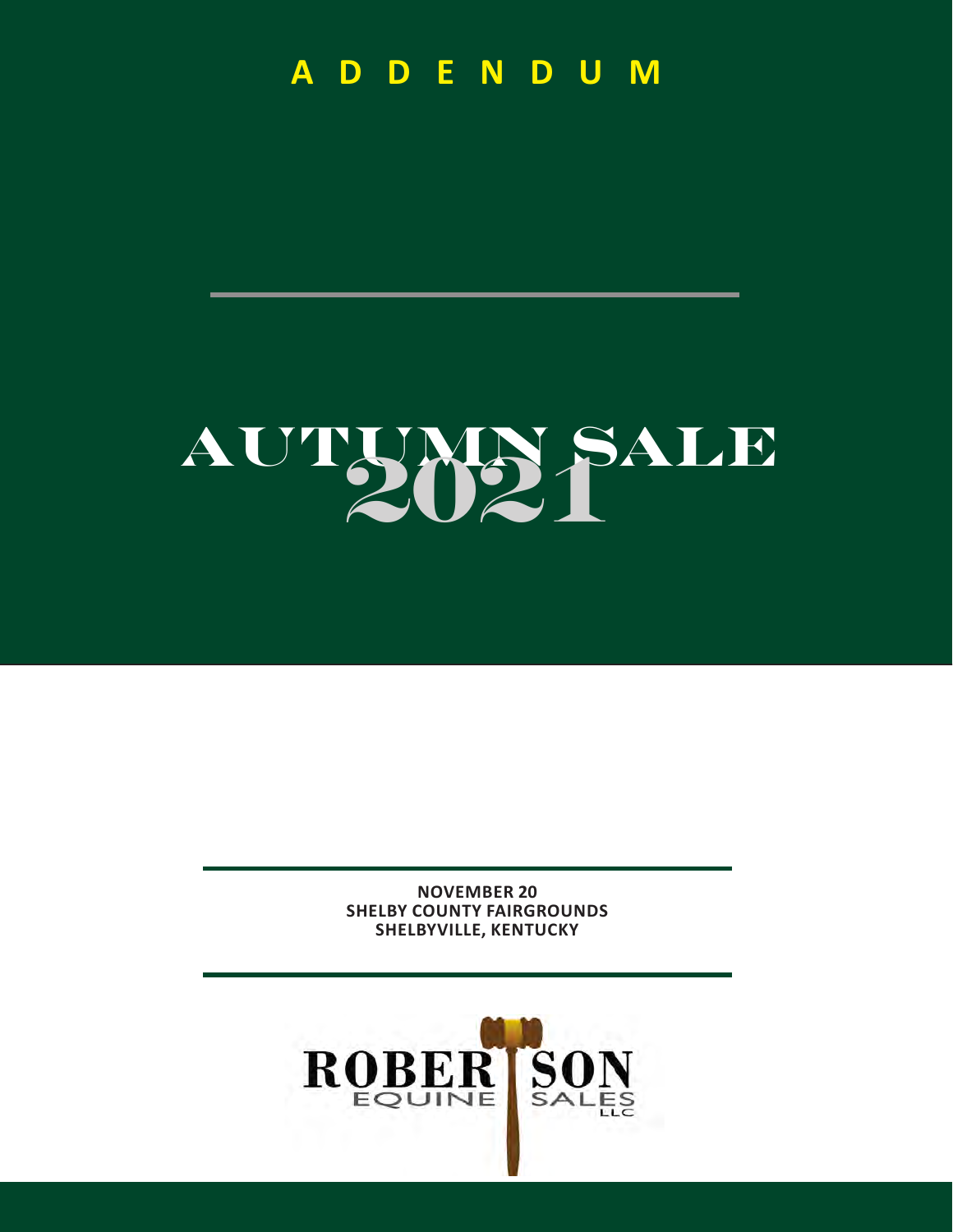

## **BLUEGRASS KISS 130476**



*FOR REFERENCE ONLY: WC CARY ON BROADWAY*

#### **CONSIGNOR'S STATEMENT**

Bluegrass Kiss is a flashy five-gaited show prospect. He is very, very nice and looks like he will rack. This colt has a beautiful head and eye. He is by WC Fort Chiswell's Royal Kiss, already the sire of show ring winners. His dam is a half sister to WCC CHMBA's Royal Shadow Phax, WC Cary On Broadway MBA, RWC MBA's Manhattan's Shooting Star, and many more. His second dam is famous WC CHCary's Moonraker and his third and fourth dams are both in the Broodmare Hall of Fame. This top young prospect just needs some finishing to be ready for the shows next year.

#### **ENGAGEMENTS**

National Three-Year-Old Futurity (payment for 2022 is buyer's responsibility)



Consignment from Elisabeth Goth LLC and/or Elisabeth M. Goth, Lexington, KY

Agent: Brian Chappell Lexington, KY

Foaled May 24, 2019

Bred by Elisabeth Goth LLC and/or Elisabeth M. Goth, Lexington, KY

#### **BY FORT CHISWELL'S ROYAL KISS**

Son of Callaway's Northern Kiss and Royal Memories, by Mountain Highland Memories

1st Dam: MBA's Cary Me Home, by Undulata's Nutcracker

2nd Dam: CHCary's Moonraker, by CHFoxfire's Prophet

3rd Dam: Heavenly Watch (BHF), by CHSky Watch

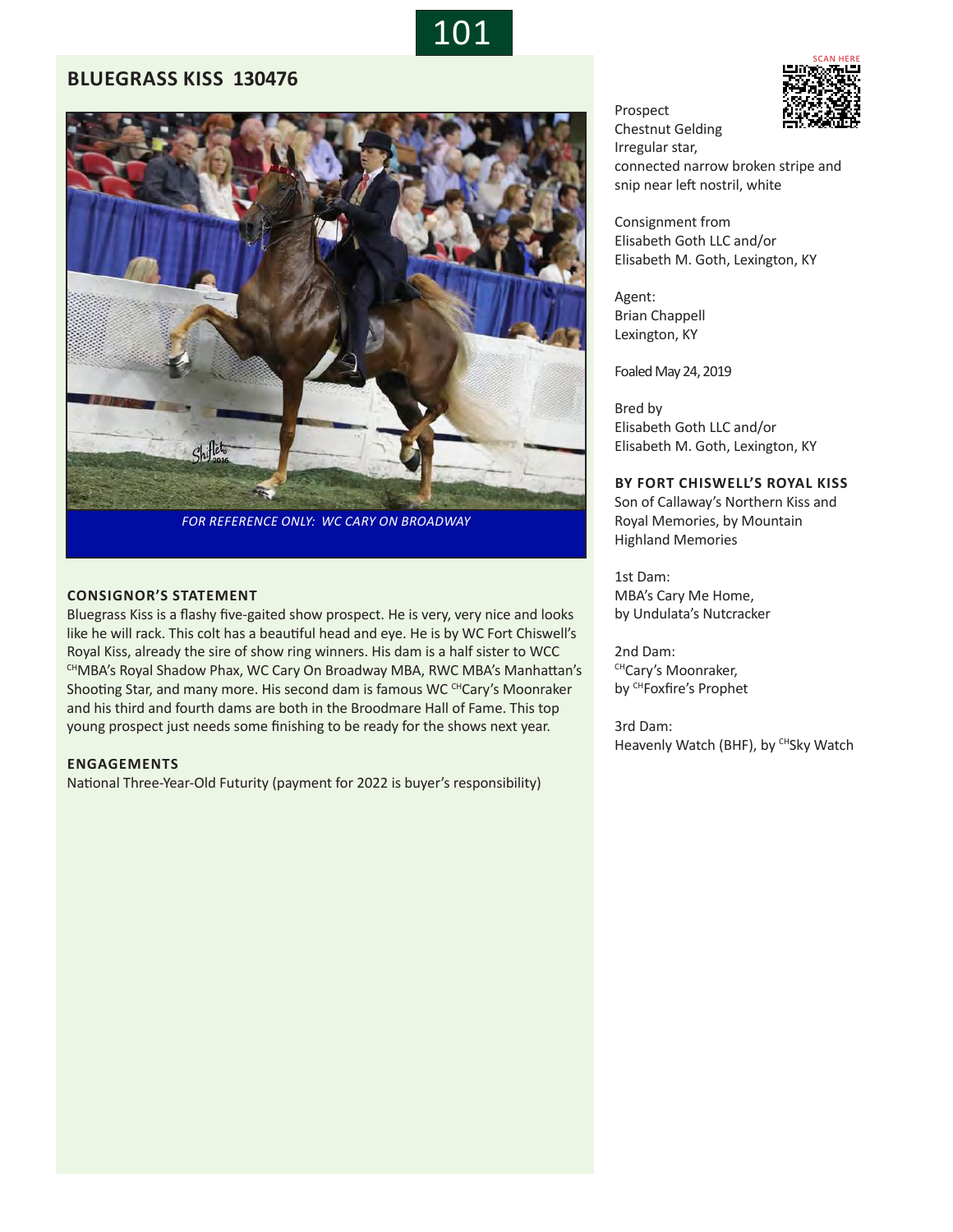

# **DOUBLE KISSED 155007**



#### **CONSIGNOR'S STATEMENT**

Double Kissed is the 2021 winner of the UPHA Five-Gaited Three-Year-Old Classic at the Blue Ridge Classic. A sharp looking, big filly, she is by multiple WC Fort Chiswell's Royal Kiss and is a half sister to stakes winners Kiss My Attache and Holiday Kisses. Her dam is a half sister to WGC sire Tango's Parting Kiss, WCC CHBalenciaga, WC Dressedfortheparty, WCC producer RWCC CHPucker Up, etc. Her second dam is Hall of Fame broodmare One Parting Kiss. From a family of wellknown show horses, Double Kissed is bred to be a winner in the show ring and a top producer when she is done showing.

#### **ENGAGEMENTS**

Four-Year-Old Sweepstakes (payment for 2022 is buyer's responsibility)



Five-Gaited Chestnut Mare 16 Hands Large star, short narrow stripe and snip touching left nostril, right front pastern, right hind sock, left hind ankle, white

Consignment from Elisabeth Goth LLC and/or Elisabeth M. Goth, Lexington, KY

Agent: Brian Chappell Lexington, KY

Foaled May 8, 2018

Bred by Elisabeth Goth LLC and/or Elisabeth M. Goth, Lexington, KY

#### **BY FORT CHISWELL'S ROYAL KISS**

Son of Callaway's Northern Kiss and Royal Memories, by Mountain Highland Memories

1st Dam: I'm A Kisser, by I'm A New Yorker

2nd Dam: One Parting Kiss (BHF), by Radiant Sultan

3rd Dam: Magic Sue, by Mr. Magic Man